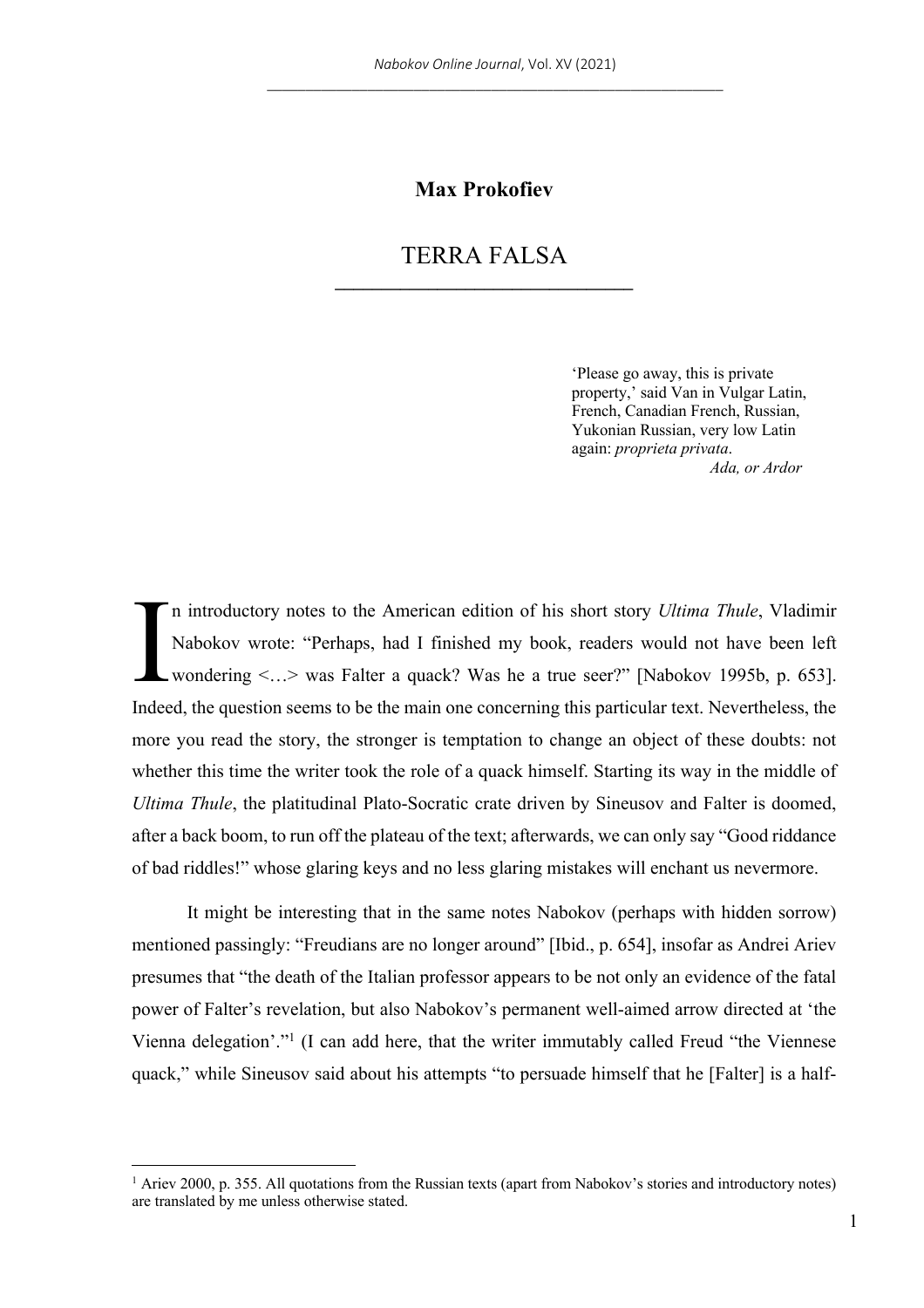wit or a *kvak* (as you [he addresses to his wife] used to Russianize the English synonym for «charlatan»)" [UT 496]<sup>2</sup>.)

However, Andrei Ariev himself falls into another trap – he is distracted by the lustre of money, especially the "foreign currency" with which "Falter measured vividly the truth" [Ariev 2000, p. 358] (100 francs the character charged for the visit are meant)<sup>3</sup>. The scholar shows that Nabokov could use Plato's concept of money and one Dostoevsky plotline to create the metaphysical conversation full of regular sophistication and true sophisms; but then Ariev likens the author of *Ultima Thule* to this writing (unlike his teacher) philosopher from Greece and that philosophizing writer from Russia. The only way is left for me: to establish the fact that such a doubling makes the mirror structure of the story even more complicated. After all, it might be not Falter but his brother-in-law who decided to charge (it was he who made a call to the artist), particularly as Sineusov utters that his former tutor lost "all interest in money" after the catastrophe had happened to him [UT 504].

The reason for Ariev's turn to this topic is quite clear: the coincidence of Falter's phrase ("[o]ne can believe in the poetry of a wildflower or the power of money") and the funny trifle Sineusov's wife wrote being already confined to her bed ("«verse, wildflowers, and foreign currency»") was noticed by readers a long time ago. It is no accident that I have quoted the wife's triad twice, with various brackets: Nabokov himself quoted it in the text. Moreover, the writer highlighted this motif in the translation of the story and finally revealed it in the same American introductory notes [Nabokov 1995b, p. 654]. Vladimir Nabokov evidently wanted us to pay our attention to the fact, but it does not mean that Falter was "a medium, signaling that he communicates with Sineusov's dead wife" [Ariev 2000, p. 358]. Most significantly, such an artistic device as "echoing" phrases contrasts with the almost authentic philosophical *dialogue* and moves its eternal problems somewhere in ancient Attica. Nabokov leaves notional "Dostoevsky readers," seeking for some answers, with nothing (or with the Bible, if you like) and makes his own admirers to marvel at the adroitness he shows eluding a special circle of hell created for those who dare to empower their characters with a gift of omniscience and *the* truth.

<sup>&</sup>lt;sup>2</sup> The quotations from *Ultima Thule* will be followed by references to the following edition: Nabokov, Vladimir. *The Stories of Vladimir Nabokov* [1st edition]. NY: Alfred A. Knopf, 1995, pp. 496-518.

 $3$  By the way, during the conversation Falter, lacking the will to think of one more boring question, answered off the mark: "Барыня прислала сто рублей" (it could be translated as "Madam's sent a hundred rubles," but Nabokov preferred a line more familiar to an American reader: "This is the house that Jack built"). This money rhymes with one hundred francs finely.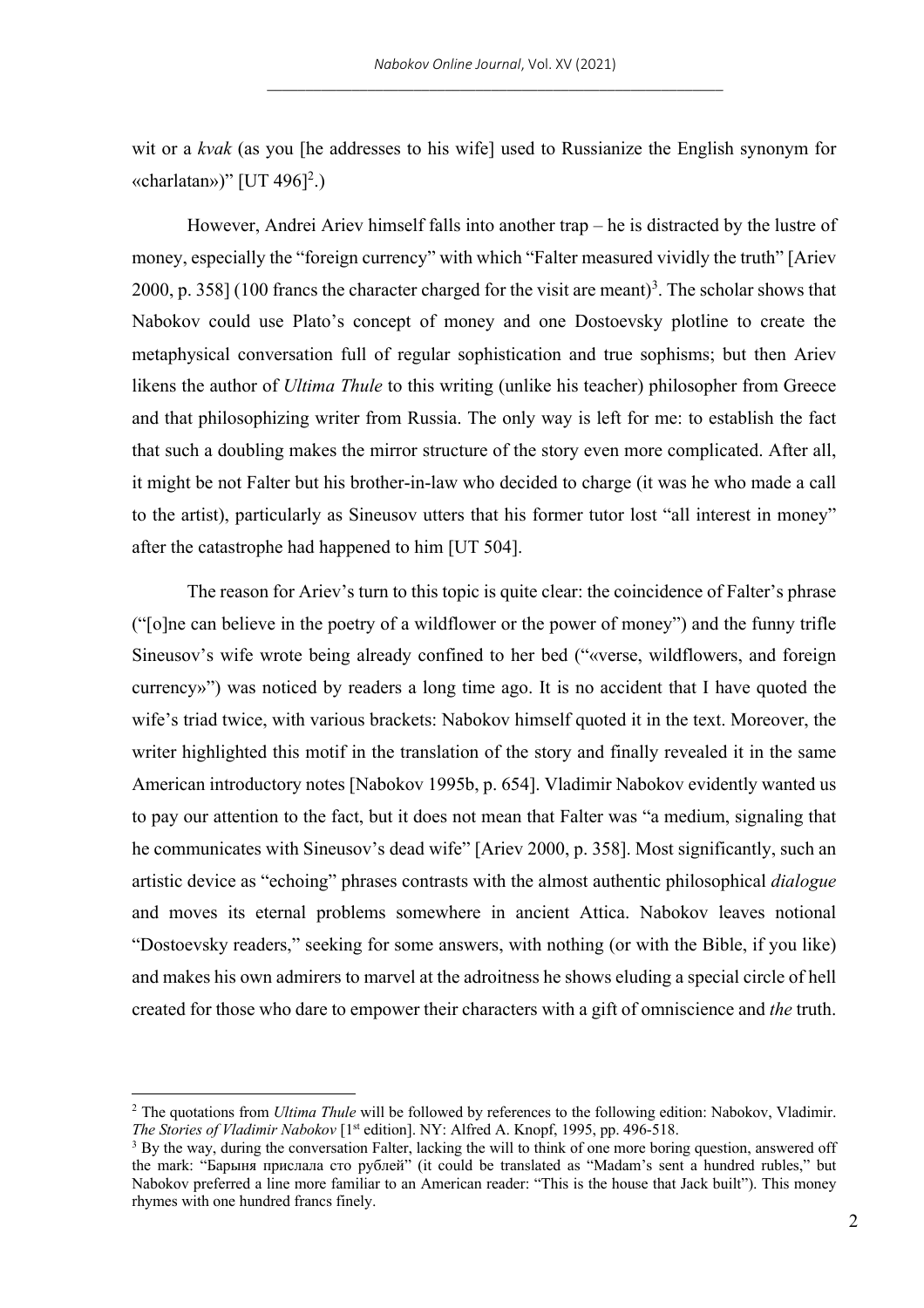All the same, another coincidence does not seem less paramount to me. The Boulevard de la Mutualité (Reciprocity) is meant now. It was there that Falter "lightened his loin" in a small women's hostel turned into "a small bordello" in the translation [UT 502]. The Boulevard bears such a name because Falter had sex there; cause and effect are artistically mixed. Actually, the whole "hotel episode" is rather artistic (or even artificial): how could Sineusov advise one the right way to picture this hotel while he had never been there? How did he know all "these reflections and impressions" which "formed perhaps the most favorable medium for the flash, the unearthly lightning  $\langle \ldots \rangle$  that struck Falter that night"? How did he know that "[t]he newlyweds who were toiling in the nearest bed paused" hearing "those dreadful sounds"? Or how did he know (feel sorry for this unwitting anaphora) that, during her brother's meeting with Dr. Bonomini, Eleonora L. was knitting "a grey shawl" (*a scarf*, "шарф" in the original) on a terrace? There is no way that Mr. L. mentioned it, even being a "prattler."

I hope that these questions haven't seemed idle. Let's begin with the latter one. While the victim of the wreck which wreaked havoc on his mind was having a tacky talk with Sineusov, "[h]is sister settled down to her knitting" [UT 508]. When the guests started dressing before heading home, Eleonora "was nimbly extracting a long gray woolen scarf from the sleeve of the overcoat already being offered to him [Falter] by his brother-in-law" [UT 518]. Later we will see that this scarf, which is being and has been knit simultaneously, embodies the whole narrative of *Ultima Thule*.

One should analyze the first part of the story more attentively. As Valery Timofeev has proved through a close-reading of the first page of *Ultima Thule*, Sineusov is an extremely selfreflexive narrator [Timofeev 2017]. The introductory passages are so dense, their form commingles so granoblastically and organically with their essence, that readers can barely agree with the main character who compared his narration with "the torn silks." Observing the last sentence of the first passage, Timofeev claims:

*Sklad* [translated as 'cast'] is a storing place, hence *ne xrjašči, a podšipniki* (not cartilages but ball bearings), which are best stored in a warehouse. But 'not cartilages' means it is not only *sklad* as a warehouse but also as a body-build. 'Ball bearings for cartilages' is all about bodily movements, derived from the malephysical build. <…> *Teper', zadnim čislom* means 'now, in retrospect,' or literally: 'now, by back number.' The word *čislo* (number) actualizes still another meaning of *sklad* as *složenie*, Russian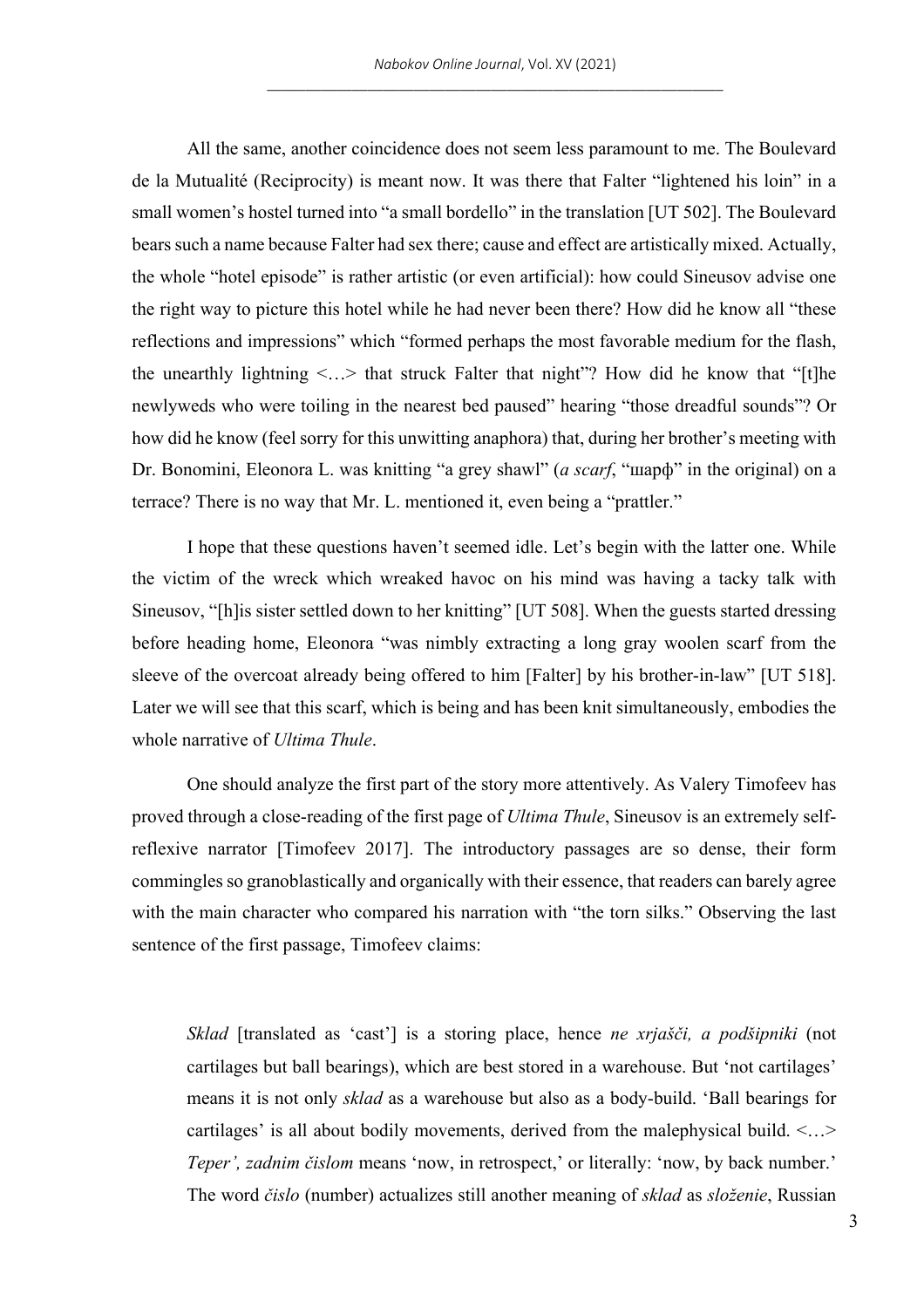for 'mathematical addition,' adding a pun of withstanding the subtraction: 'now, in retrospect, explains why he survived the shock: the original figure was large enough to withstand the subtraction.' [Ibid., p. 90-91]

We can consider another case also, when, after quoting Pushkin's poem *Wondering the noisy streets* [Pushkin 1999], Sineusov exploits one of its motifs "turning it inside out, inverting it" [Timofeev 2017, p. 97]. The baby, which existence reminds the lyric character that he will be dead while those who are young now will be in the prime of life, turns into a "cadaverkin" ("трупсик").

Nonetheless, the reflexive mind of Sineusov, permanently finding and catching itself, appears to lose its own position during the pseudo-Socratic game. A reader should be astonished when Falter says to his opponent: "you placed your own self in the position of an enigma, as if the seeker himself were to hide" [UT 513]. It should be added that such an answer was Falter's reaction to the artist's question about God. What could it mean that by mentioning God Sineusov hid himself?

The only plausible answer seems to be the following: Sineusov is not just the narrator but the Creator of the story world. The advanced hypothesis may seem a weird one, but I will try to prove that "on the basis of their human core" Sineusov wasn't "an amateur" like Falter, but "a professional" [UT 502], though he desired to become just a *recruit* of some author. Here I refer to another short story by Nabokov, *Recruiting* [Nabokov 1995a], whose plot is dedicated to a process of finding a model for a text. Its narrator introduces his own character into the story in the third person and then reveals him(self), explaining the difficulty of describing this man: "a self-portrait is seldom successful, because of a certain tension that always remains in the expression of the eyes—the hypnotic spell of the indispensable mirror" [Ibid., p. 400]. Maybe, the nature of Sineusov's self-reflexivity was the same, with the only difference that (I say, recruiting and reconstructing a phrase from *Recruiting*) the *Ultima Thule* narrator tended his face was made up to look like that of (not a reader, but) a character.

In this case, Falter must be Sineusov's creation, and this idea can be easily surrounded by appropriate arguments. For instance, they have a similar "handwriting" – or even a *style*. "[H]e expressed his deepest et cetera" [UT 501], writes Sineusov about Falter's brother-in-law who found the artist sitting at the beach, but in the original it sounds like: "он выразил мне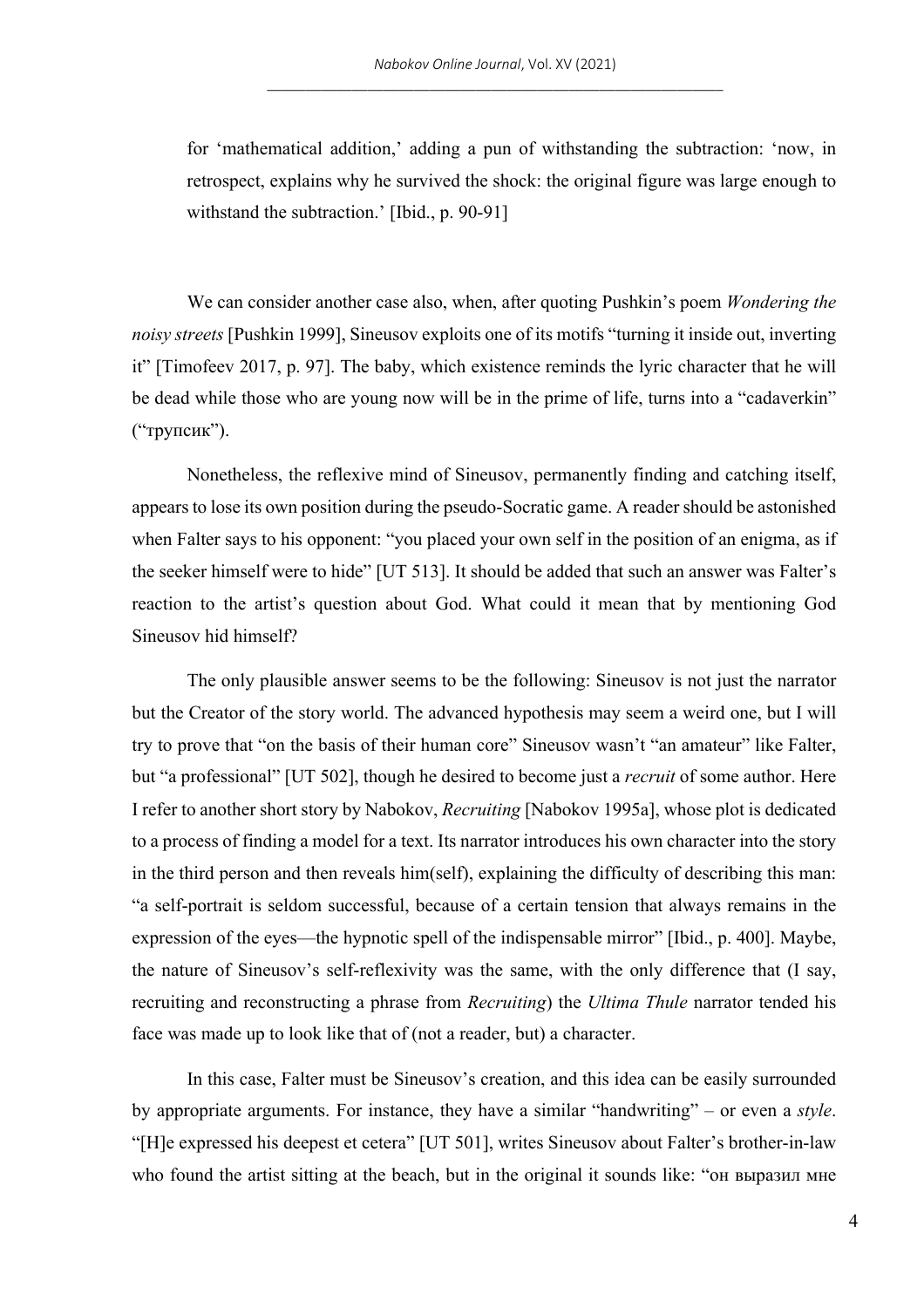своё болезное, соболиное" [Nabokov 2019, p. 508], which literally means "he expressed his pitiful, sable" and might be translated as "condelicate painfolences." Nabokov plays with the rare (or even half-made up) adjective "соболезненный" (condolatory), finding another rare word "болезный" (about a person causing pity) and a contextually unexpected "соболь" (sable) included in it. Falter, for his part, creates a neologism "truthlets" [UT 511] which corresponds to the phrase "родовые истинки" [Ibid., p. 519] in original. The latter is constructed in such a way that the beginning of the first word and the end of the second, being united, form a word "родинки" (birthmarks).

In that light it might be extremely important that Sineusov, chatting with his wife about their "quack," says: "What a fate! What a mystery! What a *handwriting*!" [My italics. UT 496]. Besides, the last time the narrator saw Falter's handwriting was when he received that death note, which "ventured to inform him that—here-followed two lines which had been painstakingly and, it seemed, ironically, blacked out" [UT 518]. As we know, in some societies it is forbidden to pronounce and write the name of  $G_d^4$ . If Sineusov discovered that he is the author, his imaginary world would turn into stone, like Medusa spotting her own reflection; therefore, the blackening seems to be quite appropriate. Such a censorship rhymes amusingly with another one<sup>5</sup>, lost in translation:

Ты-то мне ещё ни разу с тех пор не приснилась. *Цензура*, что ли, не пропускает, или сама уклоняешься от этих тюремных со мной свиданий. [Nabokov 2019, p. 504. Italics are mine]

As to you, never once since you died have you appeared in my dreams. Perhaps the authorities intercept you, or you yourself avoid such prison visits with me. [UT 498]

The definition of censorship is inverted rather notably here: it is not about a mention of some real event which should be banned from the fictional story, but about something belonging

<sup>4</sup> Interestingly, Shandy Sr (about whom I will say more a little further), being interrupted by his wife, cried "'Good G—!' <... > making an exclamation, but taking care to moderate his voice at the same time" [Stern 1997].

<sup>&</sup>lt;sup>5</sup> Enquiring minds can compare these two with HH's excuse for his style: "I am writing under observation," referred to both his custody and self-reflexive narration [Nabokov 1980, p. 12].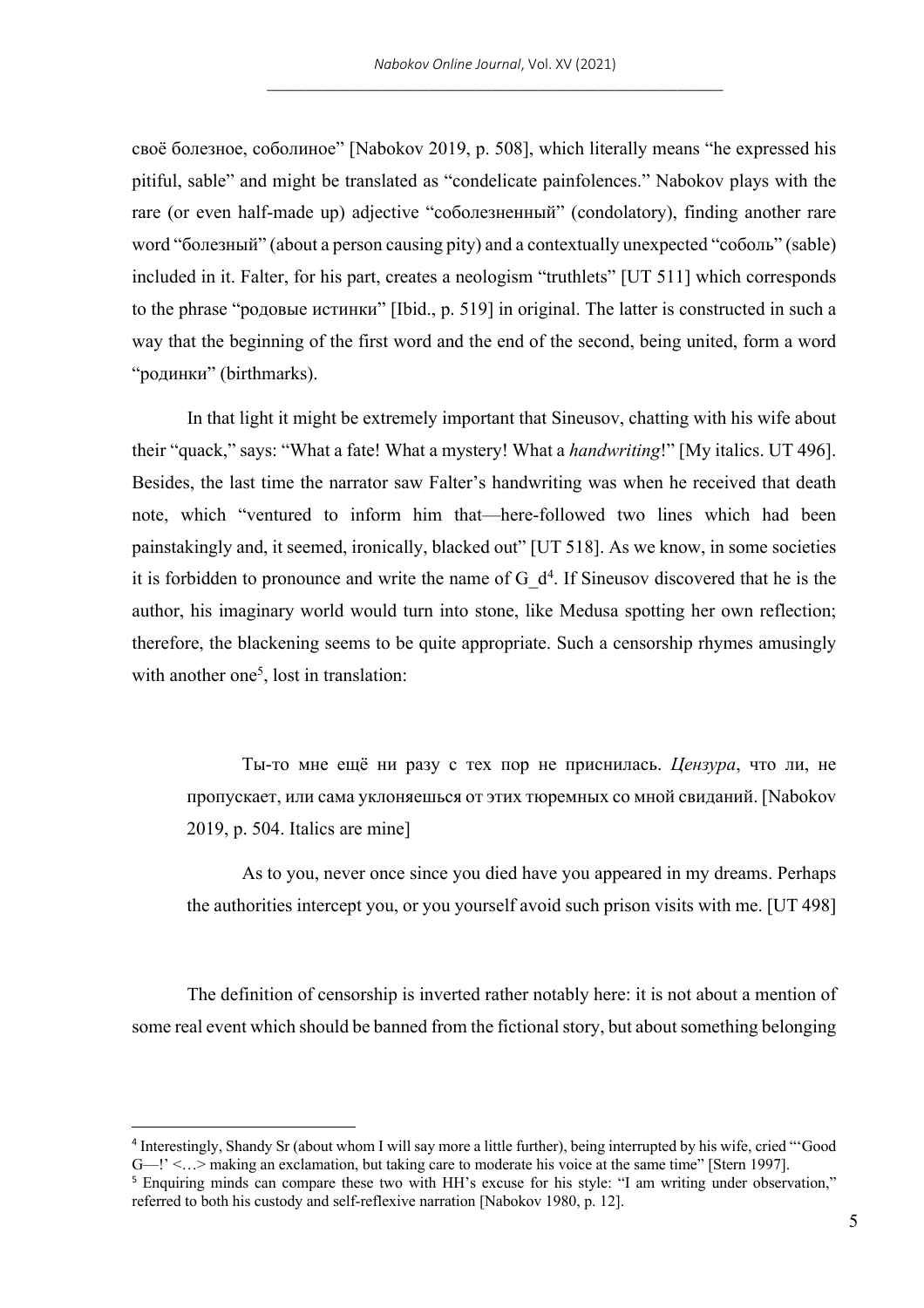to the made-up reality which is not allowed to enter the real life. Sineusov desires fiction to break into his existence:

Но еще хуже были ночные ожидания, когда я лежал и старался не думать, что ты вдруг можешь мне ответить стуком, если об этом подумаю, но это значило только усложнять скобки, фигурные после простых (думал о том, что стараюсь не думать), и страх в середине рос да рос. [Ibid., p. 504]

Even worse, however, was the nighttime waiting, when I would lie in bed, trying not to think how you might suddenly give me an answering knock if I thought about it, but this only meant complicating the mental parenthesization, placing brackets within braces (thinking about trying not to think), and the fear within them grew and grew. [UT 498]

The narrator tries to forget or at least "not to think" about these second {curly} brackets (or "braces"), though it was he who created them. The reason is that Sineusov does not want to be an author who envelopes the newborn world in the *last* brackets; his secret ambition is to be its character included in the first (round) ones<sup>6</sup>.

In this sense, Falter turns out to be his mirror antipode: since he found out that all this time he had been a character, he could no longer be the one (here my reader should recall the metaphors of "the title of things," the "muddled preface," and "the main text" [UT 512, 517, 517], exploited by these two heroes). As it is said, Falter "knew his limitations exactly" [UT 501], but new knowledge made him overstep this borderline. Gennady Barabtarlo wrote:

For all his life, with ingenious, cunning and devious tenacity, Nabokov had been looking for a form of almost a mathematical expression, which would admit some reciprocal communication between the fictitious and our worlds, experiencing various ways of making the inhabitants of his fantasies not even to tumble to the existence of our

<sup>&</sup>lt;sup>6</sup> Here I can refer my reader to another rhyming Sineusov's metaphor – "the dream within a dream (when you dream you have awakened)"; to its detailed analysis made by Valery Timofeev [Timofeev 2017, p. 81] I could only add that, first of all, the narrator does definitely not want to wake up and, secondly, this formula replicates amusingly Romeo's words "Still-waking sleep, that is not what it is!" [Shakespeare 1993].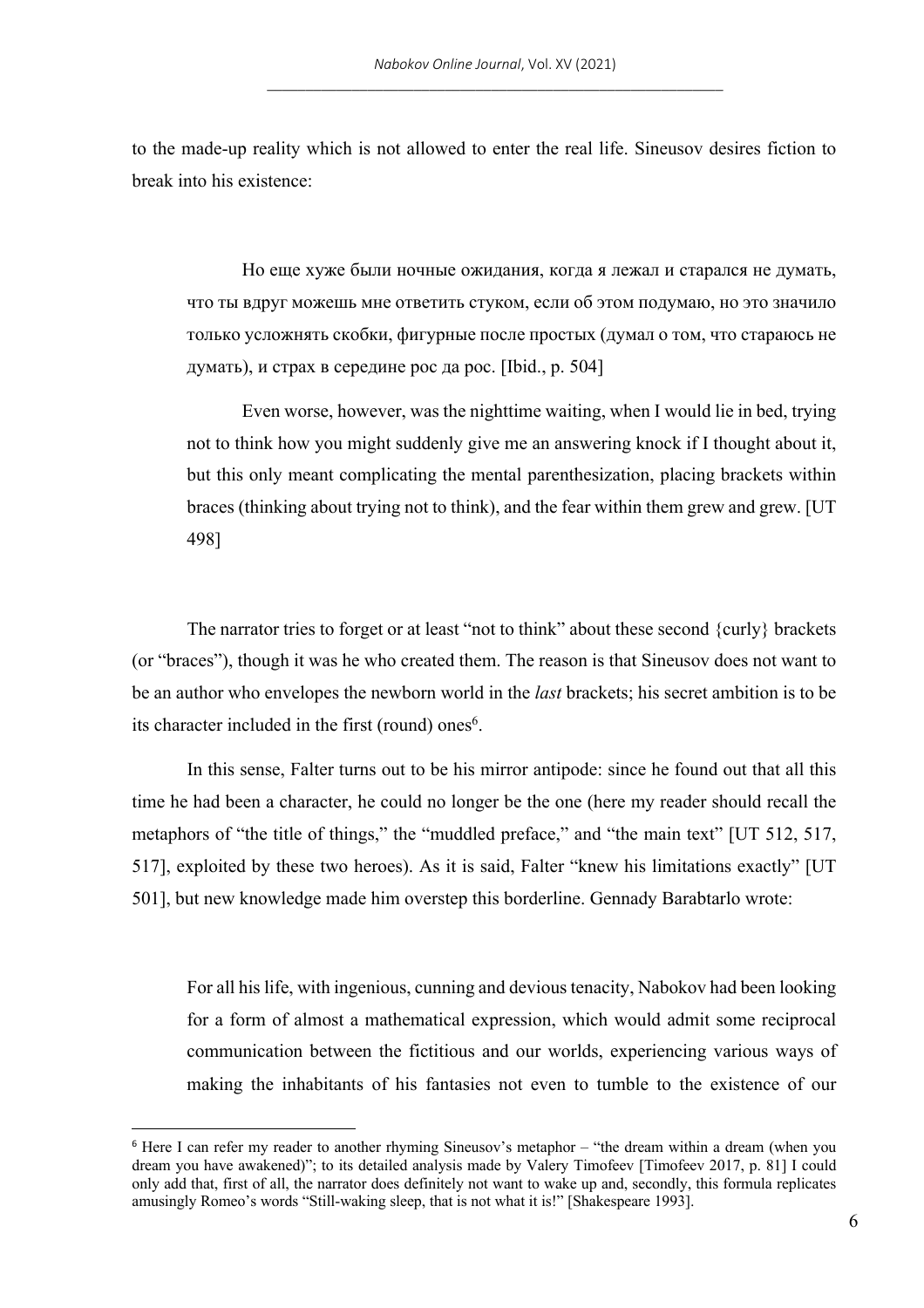universe – it is impossible without losing sanity (see, for instance, a story *Ultima Thule*), – but to feel the 'thinning-down of the partition'… [Barabtarlo 2011, p. 176]

Let us observe how a moment of such a guess about the adjacent world is described:

And if, said later the innkeeper, Monsieur Paon, one were going to make comparisons, those sounds [Falter's roars are meant] resembled most of all the paroxysmal, almost exultant screams of a woman in the throes of infinitely painful childbirth—a woman, however, with a man's voice and a giant in her womb. [UT 502]

This simile is supported further by mentioning Falter's "animal relief as after the pangs of monster-bearing" [UT 503]. But we should not wonder these comparisons because Falter was actually turned inside out like a glove or these Matrëška dolls, the smallest one of which envelopes all the others [Timofeev 2017, p. 88]. The poor character had to bear the world, a part of which was he himself. That is why Nabokov parodies the Bible here:

— Света бы, — тихо сказал Фальтер в темноте. Мельком подумав, что он во время припадка разбил лампу, хозяин машинально проверил выключатель… но послушно отверзся свет, и Фальтер, мигая, с болезненным удивлением перебежал глазами от руки, давшей свет, к налившейся стеклянной груше, точно впервые видел, как это делается. [Nabokov 2019, p. 510]

'One would like some light,' Falter said softly in the dark. Thinking for an instant that Falter had broken the lamp during his fit, the landlord automatically checked the switch, but the light obediently came on, and Falter, blinking in sickly surprise, turned his eyes from the hand that had engendered light to the newly filled glass bulb, as if seeing for the first time how it was done. [UT 503]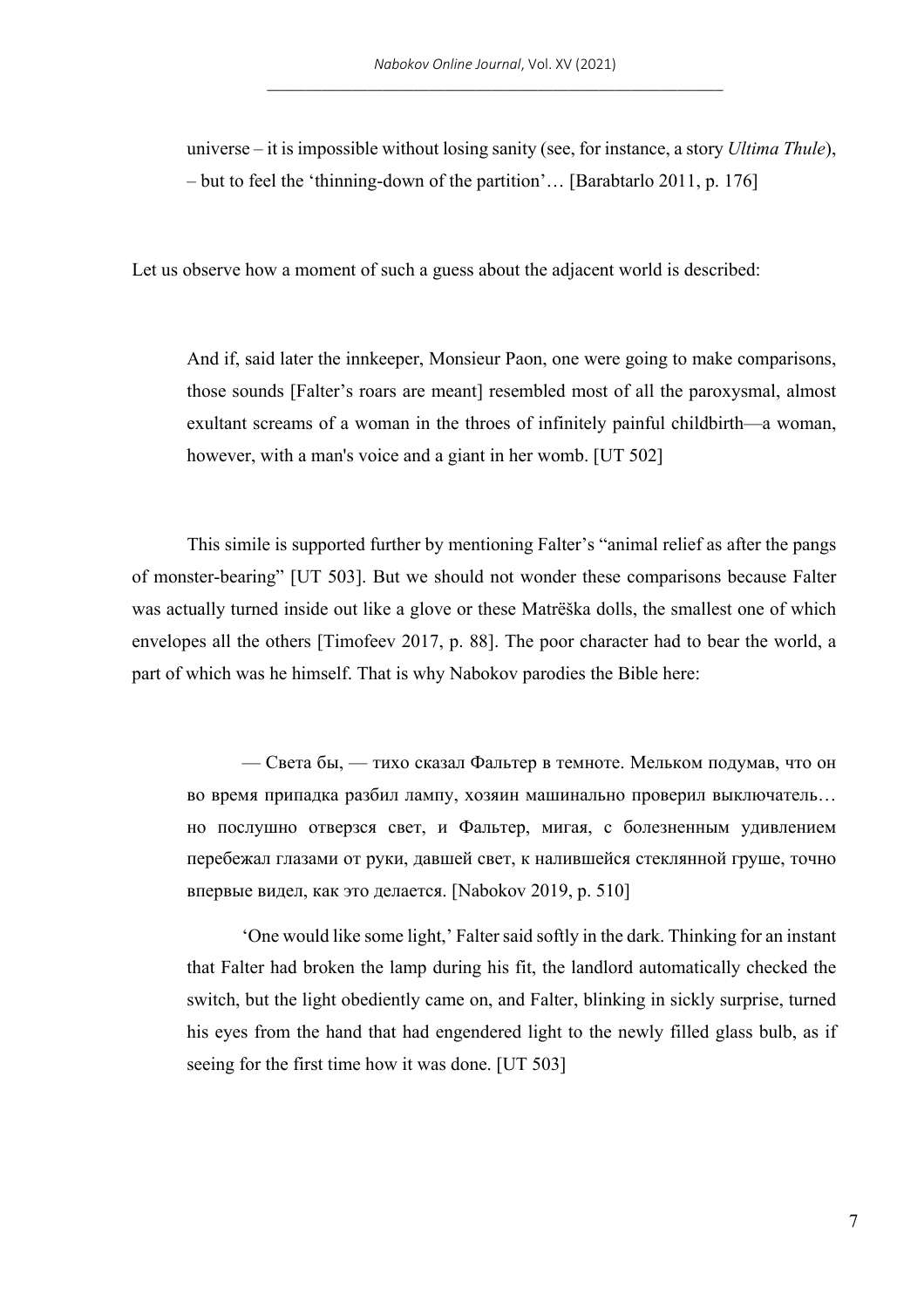The parody is emphasized by using a word "отверзся" in original and a two-fold "landlord" in the translation. The meaning of a German word *der Falter* – a moth – seems to be an equally important aspect of this game.

Adam Ilyich Falter is, firstly, Adam, banished from the new paradise (say, Terra Falsa) to Ultima Thule; then, a son of Ilya Falter – "Илья на боку" (Ilya on his side), as it is said in the Russian version [Nabokov 2019, p. 506] – who, in his turn, is a literary lineal descendant of a famous idle lie-abed Ilya Ilyich Oblomov crossed with his antipode, stoic Stoltz (see Falter Sr's German surname and the practical enterprise of his son), although the reason of Ilya Falter's lying is not sloth at all; and, finally, a galvanized doppelganger of Ivan Ilyich, whose death affected our literature so significantly<sup>7</sup>. Falter's words "I am mortal in a different way than you" appealed to Sineusov [UT 514], were not said for nothing; his unfinished death – or rebirth – throw him to the next level of reality, *from charagters to riches*, but he is not extremely happy with it: "I am training myself by willpower not to leave the vivarium, to observe the rules of your mentality as if nothing had happened" [UT 512].

That is the reason for such Sineusov's thought: "Falter stands outside our world, in the true reality. Reality!—that is the pouter-pigeon throat of the snake that fascinates me" [UT 496]. The narrator hopes that Falter might "swallow" him in the new brackets (here I can remind my reader of the orange which Falter, after his stroke already, ate unpeeled), because Sineusov wants to find himself among "students in this  $\langle \cdot, \cdot \rangle$  institute of learning hermetically closed to outsiders" and because he (as Falter noticed) "believes that by sharing with the sought-for object the quality of 'hiddenness' he brings it closer to him" [UT 496, 513].

Apparently, the sought-for object is Sineusov's dead wife. By the way, what could we say about her? Was she real? Being afraid of hurting the artist's feelings, I would neatly claim: yes, since she belonged to the reality of fiction. But of course, Sineusov could only imagine her grave located in the Orthodox cemetery<sup>8</sup>, because she had not one. She had not existed ever. (Do avoid confusion with "She will exist nevermore.")

<sup>&</sup>lt;sup>7</sup> Andrei Babikov has noticed another connection with Tolstoy's masterpiece, namely the refutation of Aristotelian conclusion "Socrates is mortal," which can be found not only in *Ultima Thule*, but also in *The Tragedy of Mister Morn*, *Invitation to a Beheading*, and *Pale Fire* [Babikov 2019, p. 149-150].

<sup>&</sup>lt;sup>8</sup> "Since the addressee is a dead person, we might suppose that our narrator is either imagining himself being at a cemetery or he is actually there"; "'Tombal railings' helps us visualize a cemetery. And yet I am inclined to think that the locus is highly imaginary and that the imaginary nature of the cemetery is emphasized. The reason is that a tombal railing is a distinctive feature of Russian Orthodox graveyards, while this would be quite unusual in Italy or France, where the story takes place" [Timofeev 2017, pp. 86, 94].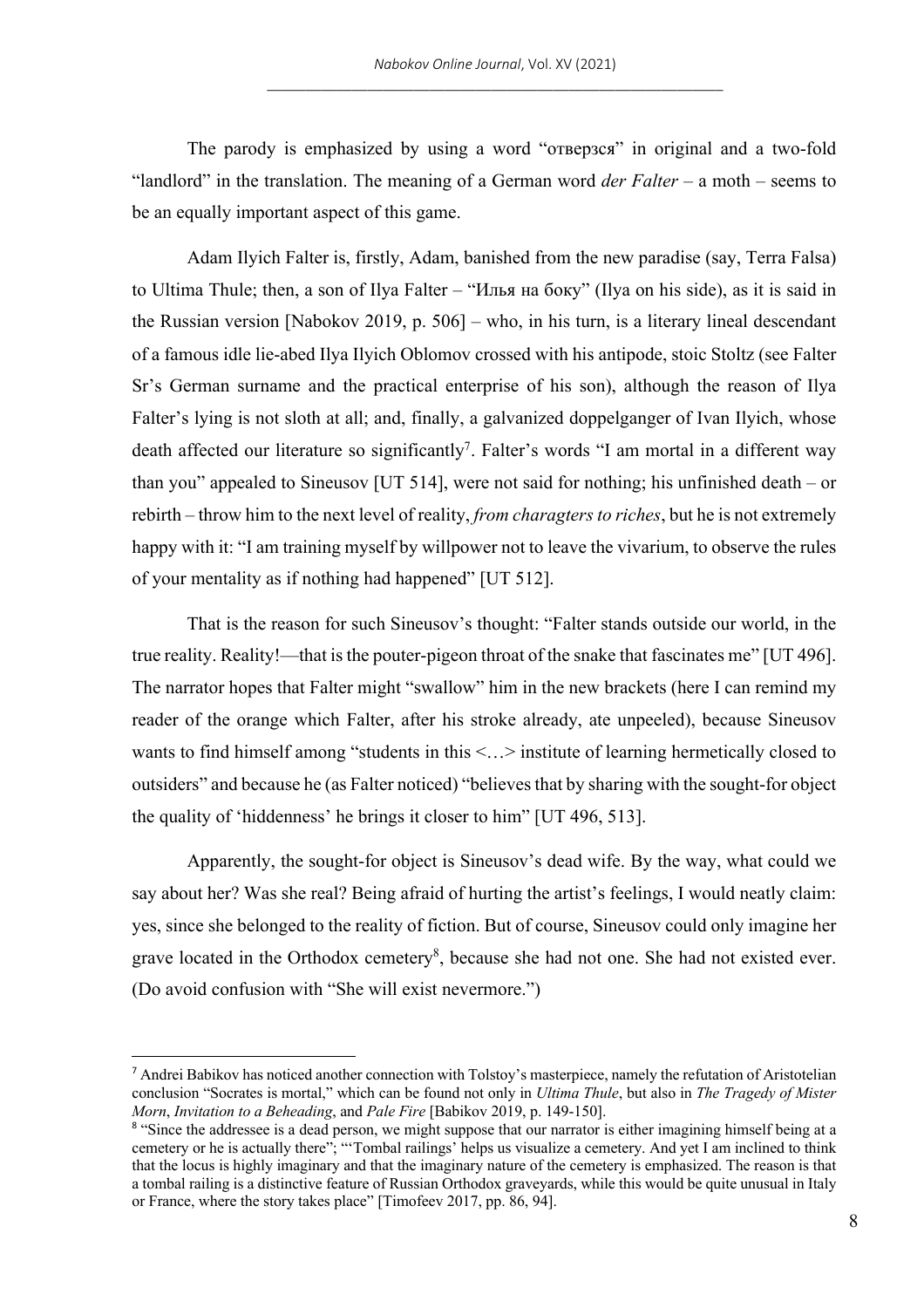Is it just a coincidence that it was namely transfigured Falter who twice called Sineusov "Moustache-Bleue" in the translation? Evidence shows that any explanations of this surname are implausible<sup>9</sup> except for a reference to *La Barbe bleue*, or Bluebeard. Monsieur Sineusov did murder his wife not only by "making a child to a woman when she had tuberculosis of the throat" [UT 497-498], but also literally: continuing the glorious Russian literary tradition (see Gogol), he gave her life and he also killed her. Falter, having visited her level of reality, was in the know.

Actually, Sineusov described it himself, though as if between the lines: "I imagined an eternal torment, a convict's task, that would serve as the best punishment for such as I, whose thoughts had ranged too far during their life span: namely, to find and gather all these parts, so as to re-create that gravy boat or soup tureen—hunchbacked wanderings along wild, misty shores. And, after all, if one is supremely lucky, one might restore the dish on the first morning instead of the trillionth— and there it is, that most agonizing question of *luck*, of Fortune's Wheel, of the right lottery ticket, without which a given soul might be denied eternal felicity beyond the grave" [UT 498]. It is quite clear: without creating a wife in your narrative you will not meet her beyond the grave – that is, after the gunshot wounds of "your own ellipsis." Meanwhile, Falter compared himself to a monkey extracting the numbers at the lottery drawings; unwillingly, he got *lucky*.

However, finding and gathering all these parts, so as not to *re-* but just *create* someone, could be compared with the labour of the Danaïdes, since "everything disintegrated at one furtive touch—words," for example [UT 499]. We may feel pity for the artist and express our "condelicate painfolences" only, watching how he wears his narrative scarf continuing to knit it.

The only option left for the narrator includes calling a stone "a Pompeian's foot" and writing about "pebbles [looking] like cuckoo eggs" [UT, both 498]. Her "foot" and her "eggs" are meant, since here Sineusov plays out the phrase "мать-кукушка" (a cuckoo-mother) which refers to those parents who leave the task of raising their offspring on the shoulders of other people. The narrator perceives all the things which (could) be left after *her* as her "cuckoo eggs." How can we know that? The artist let it out himself, mentioning that his wife was "tormenting him with her tracks on the beach, with the stones on the beach" [UT 507]. What

<sup>9</sup> For instance, see Ariev's confusion [Ariev 2000, pp. 365-366].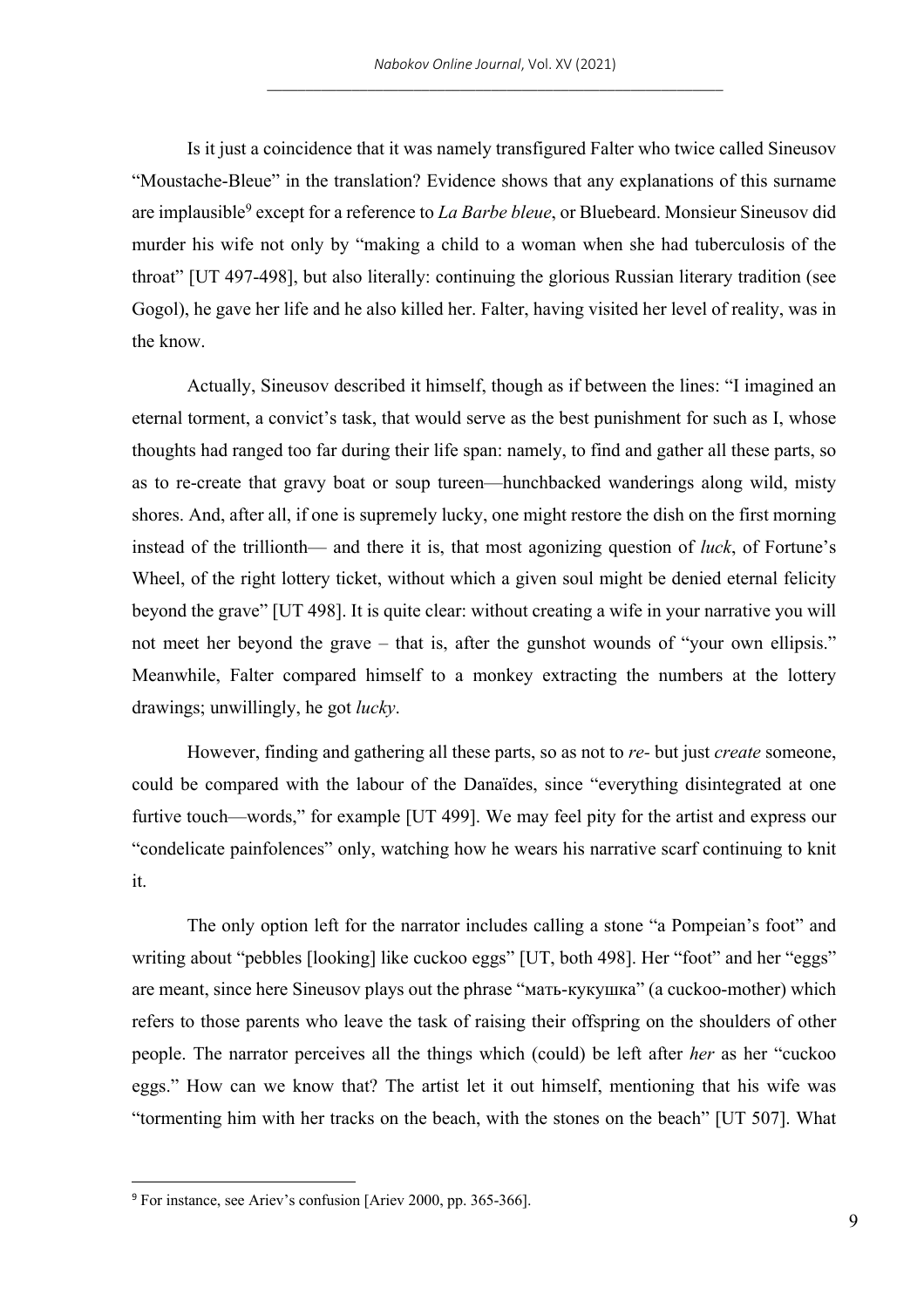traces, however, could be left on a "strip of shingle"? The converse ones only: if a trail cannot be left on the stones, then there will be a stone reminding not of the trail but of the foot which could made one.

But in addition to reader's guess, Sineusov reveals himself straightly: the artist names his wife "his *ghostly goal*, his darling, such a darling *earthly creation*" [My italics. UT 507] which he "is doomed <...> to finish recounting to himself" by using some "physical nature" (pebbles, for instance) [UT 518]. The desperate husband firstly loses both his own and his wife's heads ("Do you remember <...>? Assuming, of course, that memory can live without its headdress?"), and then clarifies his phrase "were lunching" ("завтракали") using a note "partaking of nourishment" ("принимали пищу"), because she does not know what "завтрак" (lunch) is: she has no "завтра" (tomorrow) [UT 496]. The difficulty of the task is thoroughly impressive. Therefore, he claims that "two possibilities exist: the first is his work, his art, the consolation of his art", and Falter is the second [UT 506]. Only through his art, his narrative Sineusov could gain his goal. Seemingly, that is where "that fabled bay" – or *Lukomor'e* in original [Nabokov 2019, p. 503] – came from. *She* is a citizen of fiction, Terra Falsa, and Sineusov should perform this play, all the roles, on his own: "How much I wanted her to bear me a child, the red-nosed widower informed the walls" [UT 497]. No French garlicky doctor, no wife, no cadaverkins – just walls are around. The artist describes the process rather artistically:

… how can I reconcile myself to your disappearance, to this gaping hole, into which slides everything—my whole life, wet gravel, objects, and habits—and what tombal tailings can prevent me from tumbling, with silent relish, into this abyss? Vertigo of the soul. [UT 497]

He has taken the place of his imaginary beloved and now recounts her to himself. Notably, "душекружение" ("vertigo of the soul") rhymes with "динамика душ" ("the dynamics of the psyche" – or souls, to be more precise), which was a subject of Dr. Bonomimi's study.

Since his wife lives in Lukomor'e, which derives from Pushkin's poem *Ruslan and Lyudmila*, then the same poet may excellently help to develop the further narration. Sineusov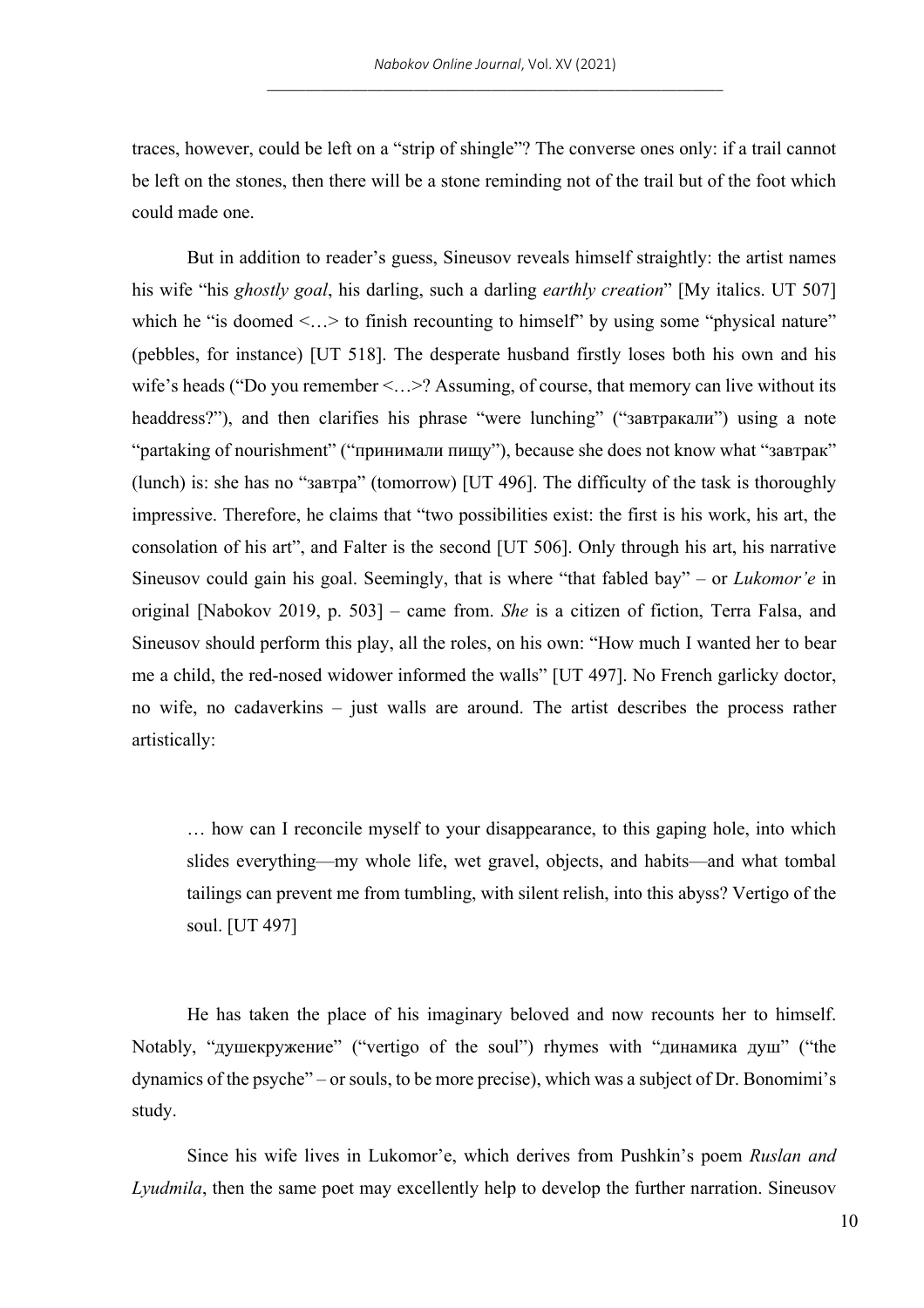argues with his lines ("'Indifferent nature,' says Pushkin. Nonsense!") and borrows the motifs of youth and death, mixing them out, to create that unborn child [Timofeev 2017, p. 97]. (Besides, we can trace how this "lonely oak" from *Wondering the noisy streets* made the artist think of that "green oak at Lukomor'e," what could be a reason for this unexpected, interrupting phrase "Oh, my love, how your presence smiles from that fabled bay" [UT 497].) Further, the motif of death "while journey, in the waves" is turned into a storyline about an epic poem *Ultima Thule* and an eponymous kingdom, situated "amid the sea mists, on a melancholy and remote island" [UT 506]. Alexander Dolinin considered the mysterious author of this poem to be an envoy from the other world and asserted that Sineusov, his wife, and "the Northern king" belong to this embedded *Ultima Thule* (which was written in an unknown language so that they could not figure the fact out) as its characters [Dolinin 2008, p. 27].

Interestingly, the dead child from the story alludes to the fourth chapter of *The Life and Opinions of Tristram Shandy, Gentleman* by Laurence Stern: "Let us proceed ab ovo," – that is the phrase Sineusov chose to start his dialogue with Falter [UT 509]. These words, for their part, refer to the earlier but contextually useless poems by Horatio to whom Stern alluded himself. As you remember also, "the newlyweds who were toiling" in that hotel, having heard the dreadful sounds, "paused, diverting their eyes in parallel and holding their breath" [UT 502]. It is a recreated episode from Stern's novel: its illustrious 'begetting' beginning represents a story about the conception of its narrator which was interrupted by the woman's question about winding clock. (1. Here you are an answer to all the questions listed above: Sineusov knows all the dramatis personae and scenes because he has invented them: the boulevard, the hotel, the newlyweds, his wife, Falter, Mr. and Mrs. L… 2. By the way, let me refer you again to Falter's screams reminding of a woman in the throes of infinitely painful *childbirth*. Significantly, a rather rare Russian word "снутри" – MS Word, for example, underlines it as my typo now – appears in both the "cadaverkin" passage and the episode of Falter's irradiation, linking them even more closely.) Tristram, who happened to be that fortuneless homunculus, would blame the interrupting as a reason of his future disorders. Therefore, Sineusov's germ is destined since the moment of Falter's roar. (Between the lines: Shandy was also a premature baby.) Apropos, I can claim that the chronology given in the story does not contradict my notes.<sup>10</sup> The hero's wife died "in her sixth month"; Sineusov says that she "was dying" at the moment of a scandal

 $10$  Although the hero was a little vague about the chronology himself: for example, he began his story with a mention of a lunch which had happened "*a couple of years* ago," but when Mr. L. met him, he "did not immediately recognize" the artist because "*more than a year* had passed since their luncheon" [My italics. UT 496, 501].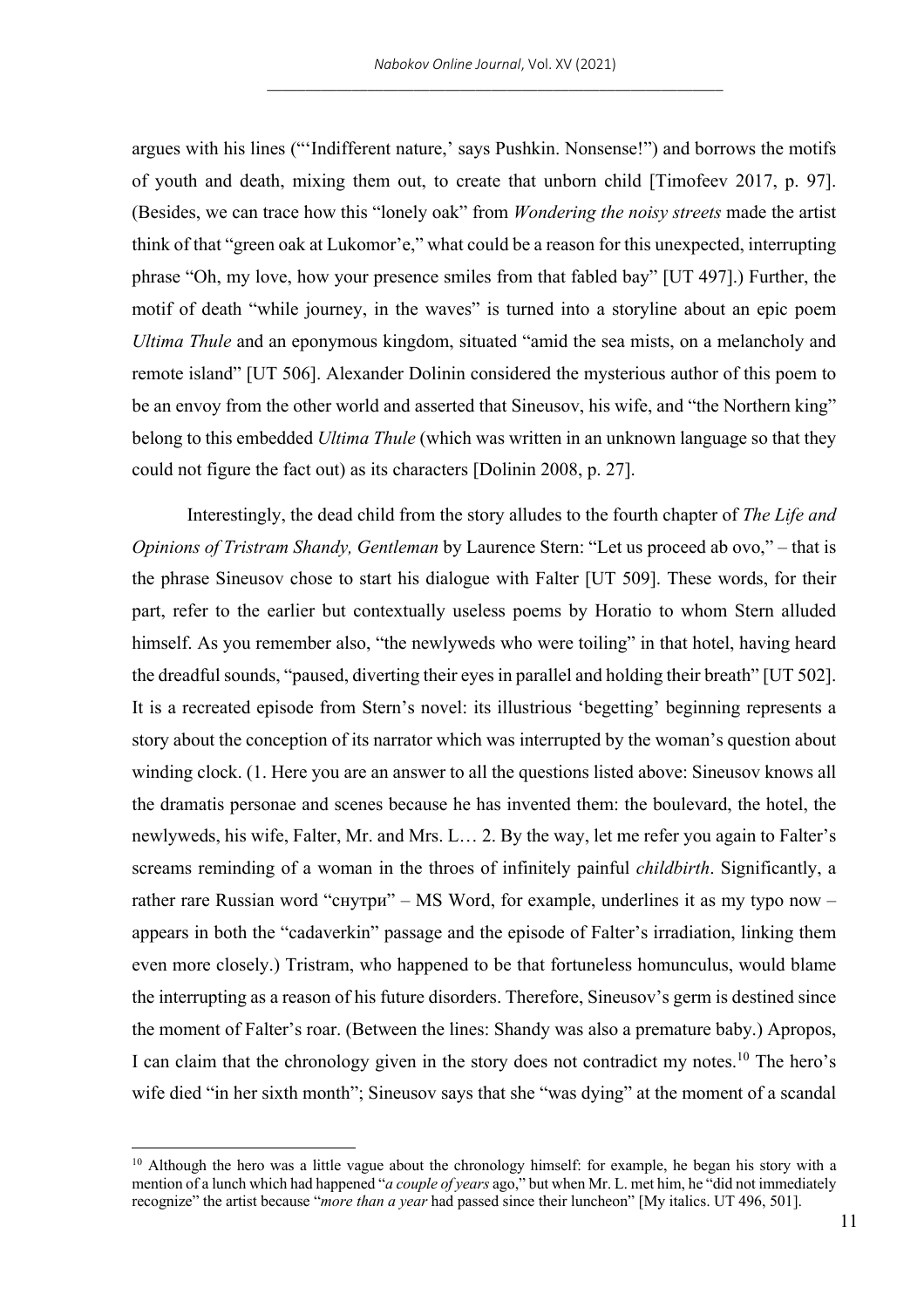caused by Dr. Bononimi's death; the encounter of Falter and Dr. Bonomini was sometime after the former's transfiguration which took place in autumn<sup>11</sup> but before Sineusov talked to Mr. L. on a day in spring. So, if the hotel episode was in September, then six months after would be around March.

What is more, we can imagine that if lovers "pause, diverting their eyes," the man will see "her darling head, the hollow of her temple, the forget-me-not gray of an eye squinting at an incipient kiss, the placid expression of her ears when she would lift up her hair …" [UT 497]. And then, after her death, he will "indulge in reverie" (Pushkin's line from one and the same poem), trying not to get rid but, conversely, to increase his phantom pain, his literal literary pain for want of a phantom, and dreaming of meeting it beyond the grave, the narration, and the ellipsis.

## *WORKS CITED*

- Ariev, Andrei (2000). *Otrazhenie v aspidnoi doske: o rasskazakh Solus rekh i Ultima Thule Vl. Nabokova* [*Reflection in a slate: about the stories Solus Rex and Ultima Thule by Vl. Nabokov*]. Paris, Revue des études slaves, tome 72, fascicule 3-4, 2000. pp. 353-370. (In Russ.)
- Babikov, Andrei (2019). *Prochtenie Nabokova: Izyskaniia i materialy* [*Reading of Nabokov*]. Saint Petersburg, Ivan Limbakh, 2019. 816 p. (In Russ.)
- Barabtarlo, Gennadii (2011). *Sochinenie Nabokova* [*Composition by Nabokov*]. Saint Petersburg, Ivan Limbakh, 2011. 464 p. (In Russ.)
- Dolinin, Aleksander (2008). *Istinnaia zhizn' pisatelia Sirina: posle «Dara»* [*The real life of a writer Sirin: after «The Gift»*]. In: Nabokov V. V. Sobranie sochinenii russkogo perioda v piati tomakh [Collected Russian Language Works in Five Volumes]. Tom 5. Saint Petersburg, Simpozium, 2008. pp. 9-39. (In Russ.)
- Nabokov, Vladimir (1980). *Lolita*. NY, Berkley Books, 1980. 319 p.
- Nabokov, Vladimir (1995). *Ultima Thule*. In: *The stories of Vladimir Nabokov* [1st edition]. NY, Alfred A. Knopf, 1995. pp. 496-518.
- Nabokov, Vladimir (1995a). *Recruiting*. In: *The stories of Vladimir Nabokov* [1st edition]. NY, Alfred A. Knopf, 1995. pp. 397-401.
- Nabokov, Vladimir (1995b). *Ultima Thule and Solus Rex*. In: *Notes*. In: *The stories of Vladimir Nabokov* [1st edition]. NY, Alfred A. Knopf, 1995. pp. 653-654.]
- Nabokov, Vladimir (2019). *Ultima Thule*. In: Nabokov V. V. *Polnoe sobranie rasskazov*; sost. A. Babikov [*Complete collection of stories; ed. A. Babikov*]. Saint Petersburg, Azbuka Publ., 2019. pp. 502-527. (In Russ.)
- Pushkin, Alexander (1999). *Wondering the noisy streets.* Translated by Babette Deutsch. 1999 [1829]. URL: http://www.albionmich.com/inspiration/pushpoems2.html#wan
- Shakespeare (1993). *Romeo and Juliet*. 1993 [1597]. URL: http://shakespeare.mit.edu/romeo\_juliet/full.html

<sup>11</sup> Mysteriously, Nabokov made a mistake (?) and translated "[к]ак-то прошлой осенью" (one day in the previous autumn) as "the previous spring." However, my assumption is valid even so.